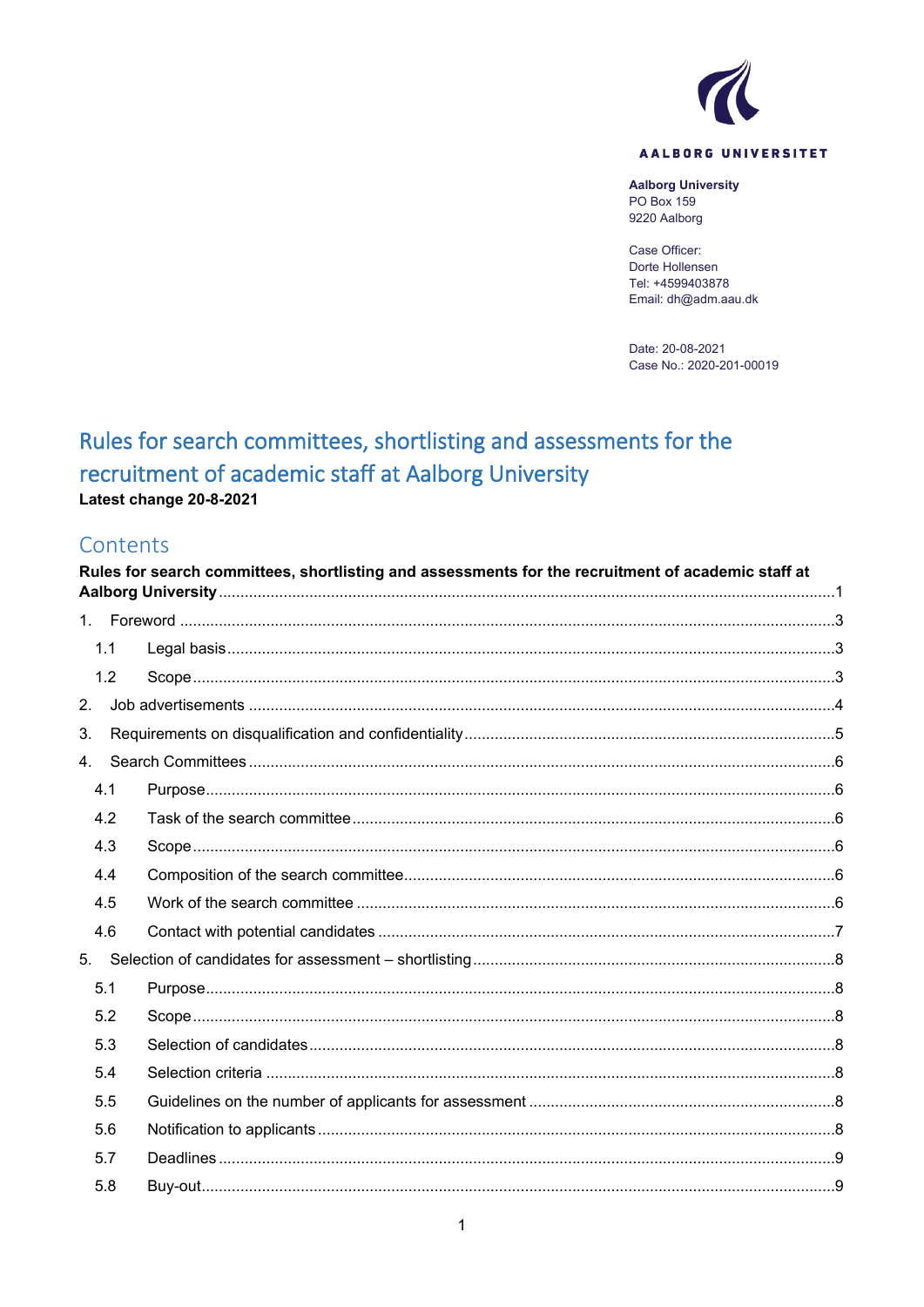

#### AALBORG UNIVERSITET

| 6.1   |  |
|-------|--|
| 6.2   |  |
| 6.2.1 |  |
| 6.2.2 |  |
| 6.2.3 |  |
| 6.2.4 |  |
| 6.2.5 |  |
| 6.3   |  |
| 6.4   |  |
| 6.5   |  |
| 6.6   |  |
| 6.7   |  |
| 6.8   |  |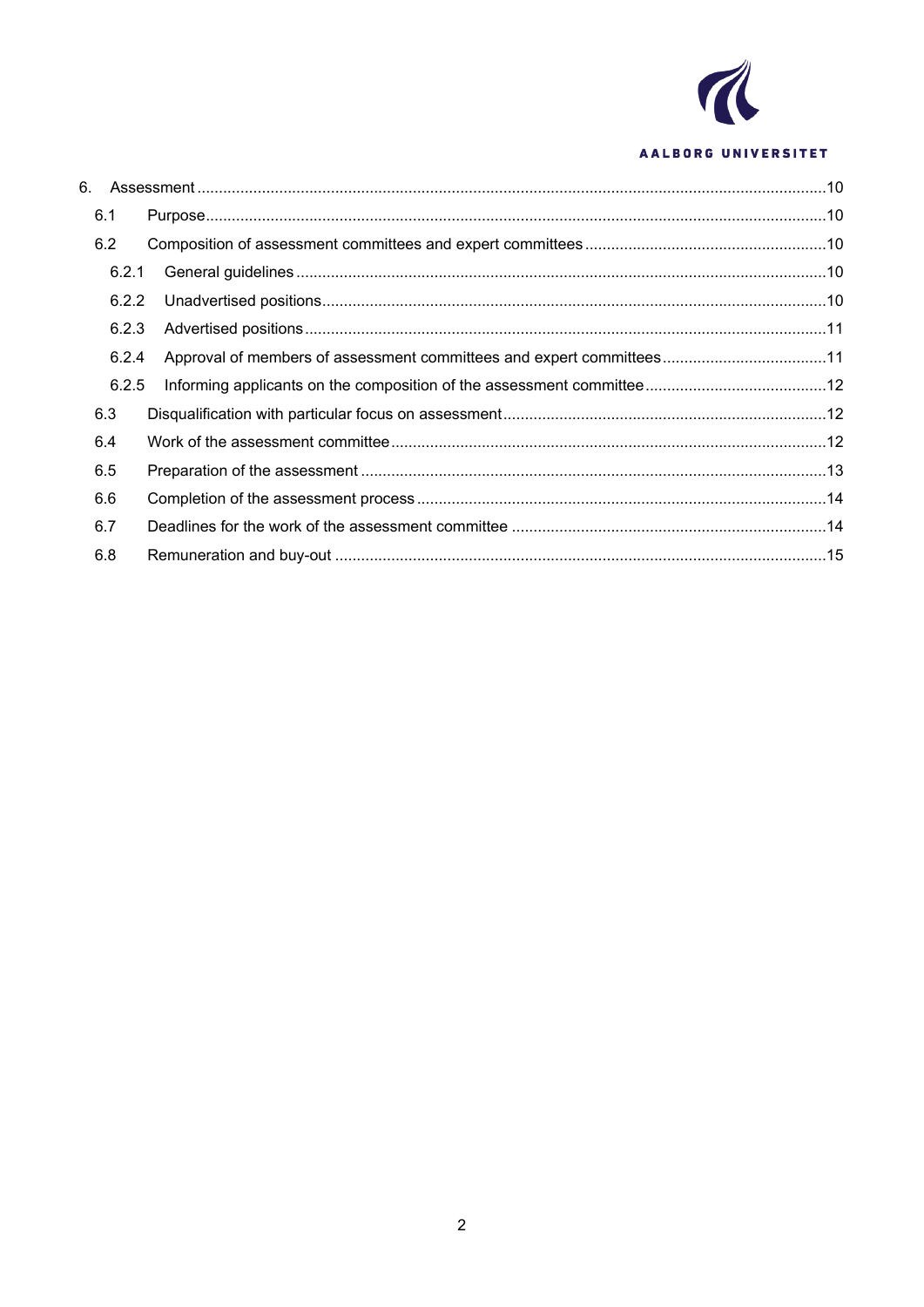

## <span id="page-2-0"></span>1. Foreword

This memorandum contains Aalborg University's rules for search committees, shortlisting and assessments for the recruitment of academic staff.

The rules were approved by the Executive Management on 10 February 2021 and take effect on 1 April 2021.

Item 6.2.3 (Clinical associate professor) is changed by the Executive Management on 20 August 2021.

#### <span id="page-2-1"></span>1.1 Legal basis

The rules were drawn up in accordance with current legislation as well as the university's overall rules and staff policy, including:

- the job structure (Ministerial Order on the Job Structure for Academic Staff at Universities)
- the appointment order (Ministerial Order on the Appointment of Academic Staff at Universities)

#### <span id="page-2-2"></span>1.2 Scope

The rules pertain to all types of positions covered by the job structure.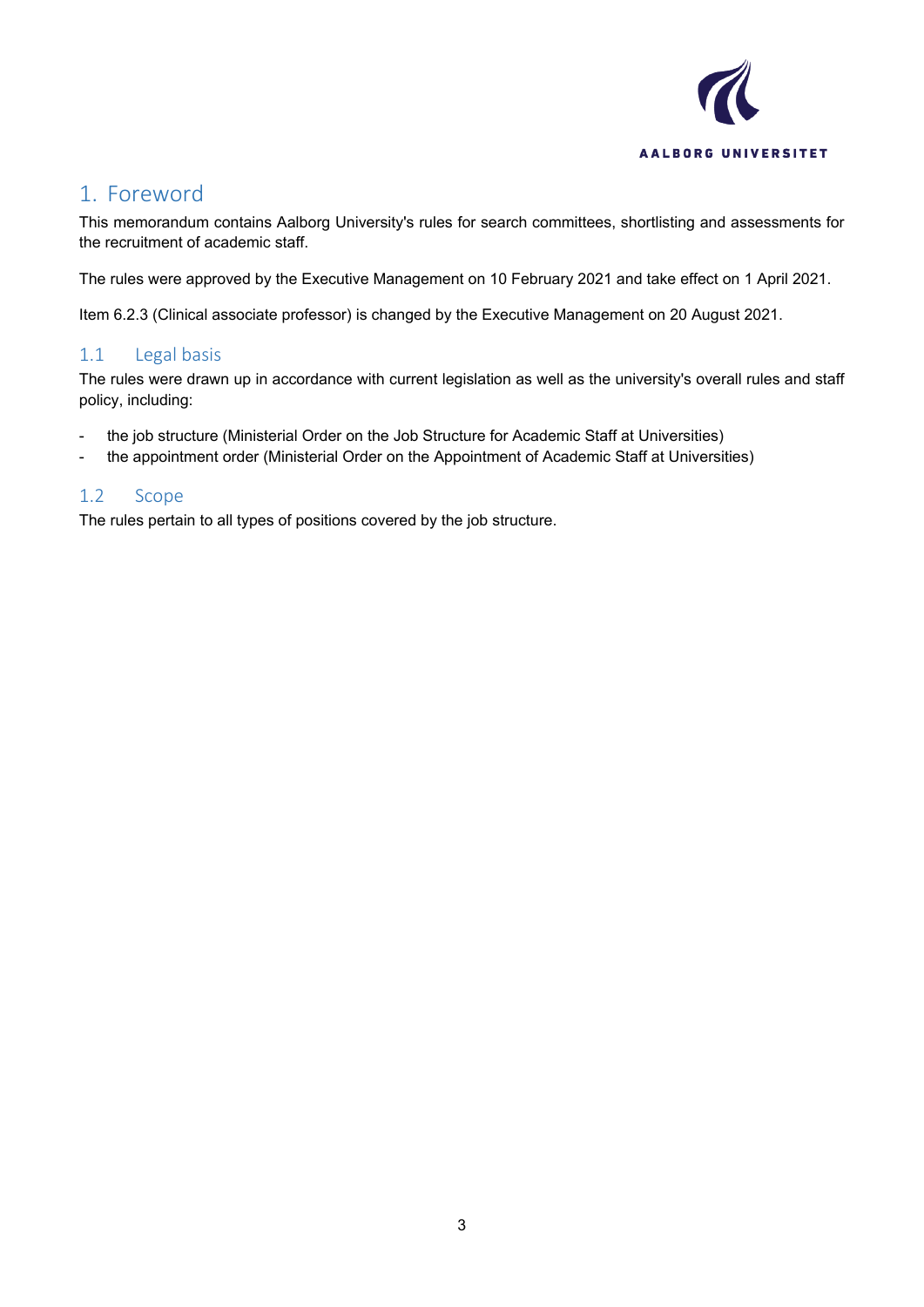

## <span id="page-3-0"></span>2. Job advertisements

The job advertisement must indicate that candidates will be shortlisted for assessment.

In addition, the job advertisement must indicate the limitation on the amount of material that applicants may include for assessment, according to § 5 of the appointment order. For the positions of professor, associate professor and senior researcher, a maximum of 10 publications may be attached. For other positions, a maximum of five publications may be attached.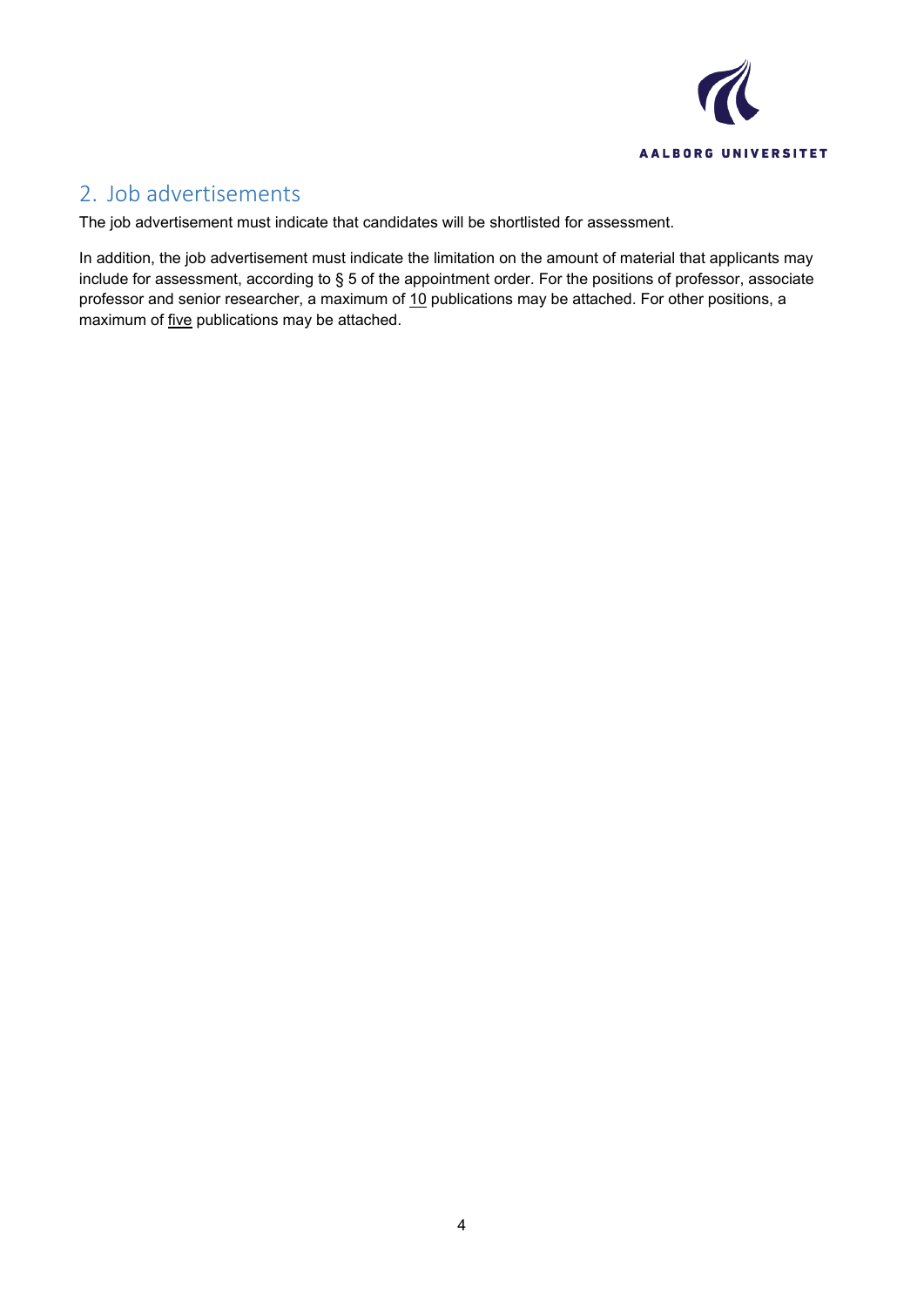

# <span id="page-4-0"></span>3. Requirements on disqualification and confidentiality

Disqualification must be evaluated during the recruitment process, particularly for the composition of search committees, appointment committees and assessment committees.

In evaluating disqualification, Aalborg University refers to the rules in the Public Administration Act, Chapter 2. A committee member may be disqualified if:

- The member has a special personal or financial interest in the outcome of the case.
- The member has a close familial connection to a person who has such an interest.
- Other circumstances such as a matter of a close friendship or hostility regarding the person concerned.

Both the manager and the individual committee member are responsible for evaluating whether the committee member should be disqualified. Evaluations on disqualification are done for the members of the committees and all applicants.

Further information on this is in the *[Code of Conduct in the Public Sector](https://modst.dk/media/18742/code-of-conduct-in-the-public-sectorforside.pdf)*, Chapter 5.

All participants in the recruitment process are bound by confidentiality both during and after recruitment.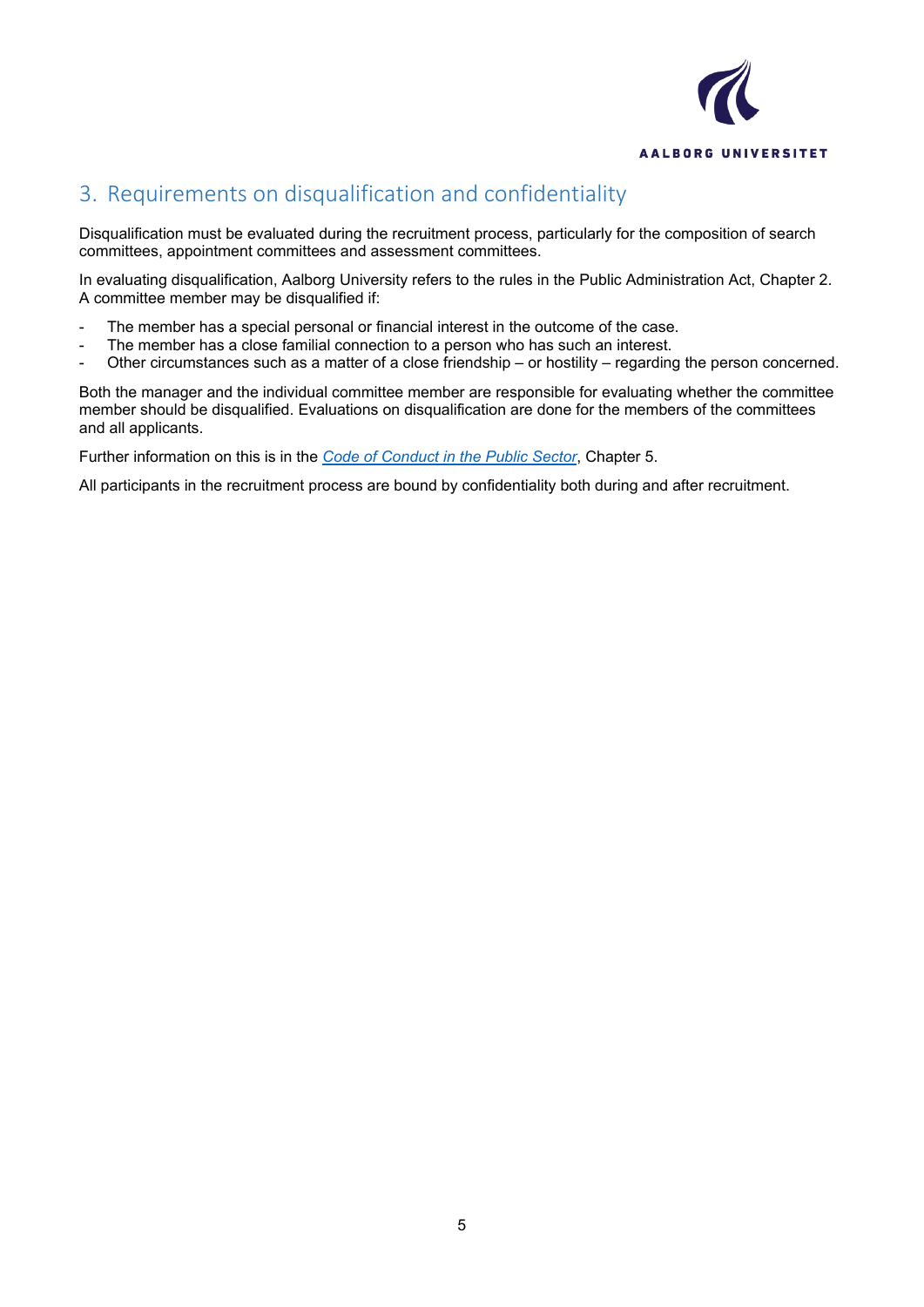

# <span id="page-5-0"></span>4. Search Committees

#### <span id="page-5-1"></span>4.1 Purpose

The use of search committees aims to ensure a broad field of high quality, diverse applicants, i.e., an applicant field that includes qualified national and international applicants and represents more than one gender.

## <span id="page-5-2"></span>4.2 Task of the search committee

The search committee must find at least three candidates that as a group represent more than one gender. The list is confidential and is sent to the dean and the head of department.

If it is not possible to comply with the minimum requirement, dispensation must be obtained from the dean. Dispensation is only granted if the application is accompanied by a clear justification, i.e. an explanation that compliance involves exceptional and disproportionate work for the search committee.

#### <span id="page-5-3"></span>4.3 Scope

Search committees must be used in recruiting academic staff for the position of permanent assistant professor (tenure track) as well as for appointment as an associate professor and professor for three years or more and employed at a rate of 50 percent or more.

#### <span id="page-5-4"></span>4.4 Composition of the search committee

The search committee must consist of a chair and two members at least at the associate professor level. However, the chair must be at the professor level when recruiting for professor positions. The members of the search committee must have the necessary insight into the given educational/research area and be employed at Aalborg University or another university. However, the chair must be employed at Aalborg University.

There can be no overlap between members of the search committee and members of the assessment committee.

The head of department may be part of the search committee if he or she otherwise meets the requirements for serving on search committees.

In order to reduce unconscious bias, every effort must be made to ensure diversity in the composition of the search committee, including representing more than one gender. If this is not possible, the lack of gender diversity must be explained when the composition of the search committee is submitted for the dean's approval.

The composition of the search committee is submitted by the head of department for approval by the dean.

The members of the search committee may not buy out their time serving on the committee.

### <span id="page-5-5"></span>4.5 Work of the search committee

The work of the search committee begins once there is a draft job advertisement and is ongoing before the position is advertised. The search committee has three weeks to complete its work.

Based on the criteria stated in job advertisement, the search committee identifies the national and international market for potential candidates in the given area of education/research.

The search committee must not make an assessment, but rather an initial screening of potential candidates that match the profile desired. The screening should cover teaching, research and knowledge collaboration, to the extent that this information is readily available through online CVs, portfolios, databases, etc.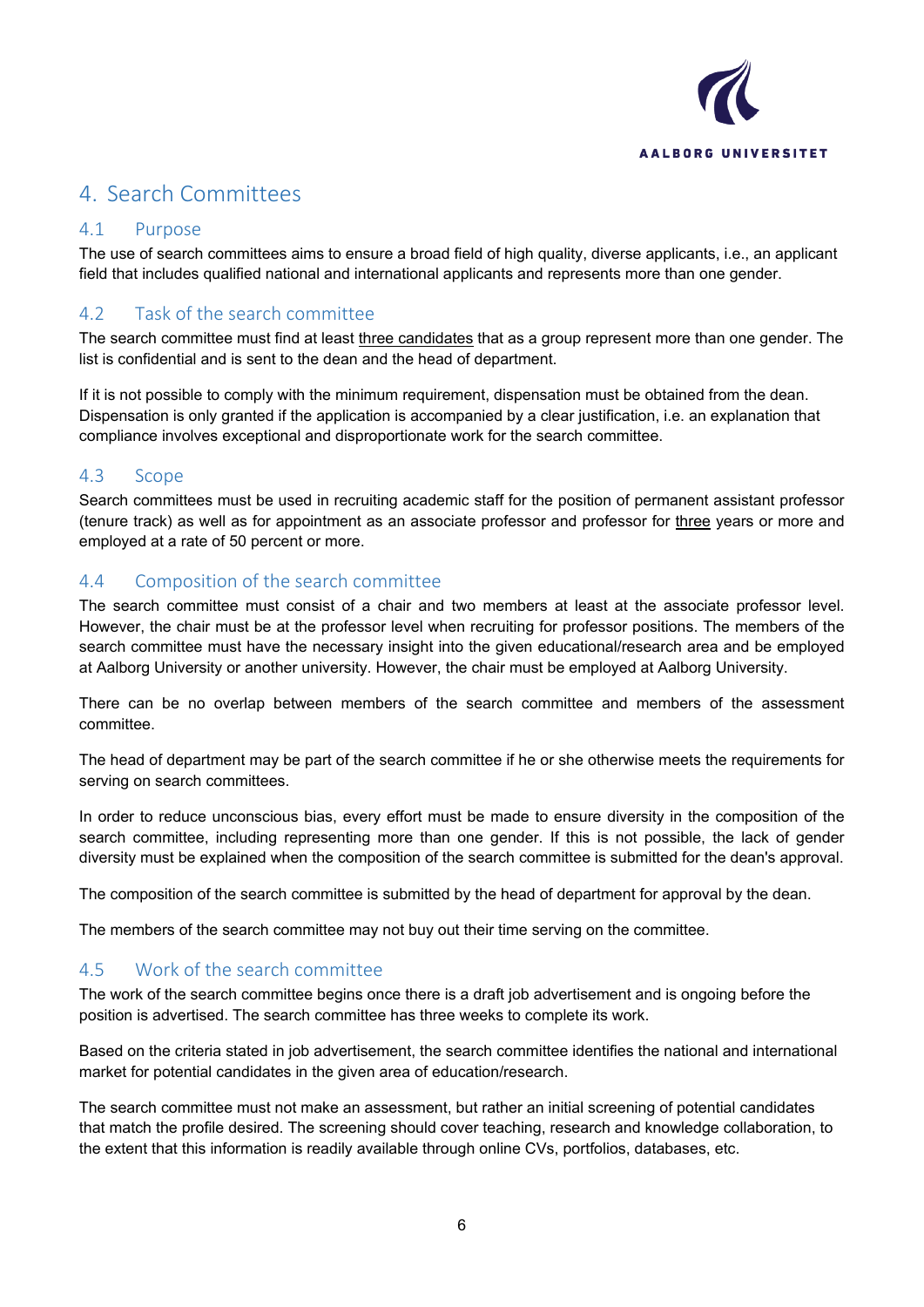

For teaching, the committee can look at whether the candidates have relevant teaching experience and ongoing pedagogical competence development, and whether they have received teaching awards, contributed to developing programmes, published textbooks or the like. For research, the committee can look at publication record and H-index via relevant recognised publication databases, and information on obtaining external funding. Finally, the search committee can look at the extent of value-creating knowledge collaboration, including relevant collaboration with companies and public sector partners both nationally and internationally, as well as whether the candidates have contributed to the public debate and/or given presentations at leading conferences in the given education/research area.

Also, the search committee considers advertising the position externally, including via social media.

#### <span id="page-6-0"></span>4.6 Contact with potential candidates

Once the position is advertised, the chair of the search committee, the head of department or another person involved contacts the potential candidates, either by phone or email, to encourage them to apply for the position.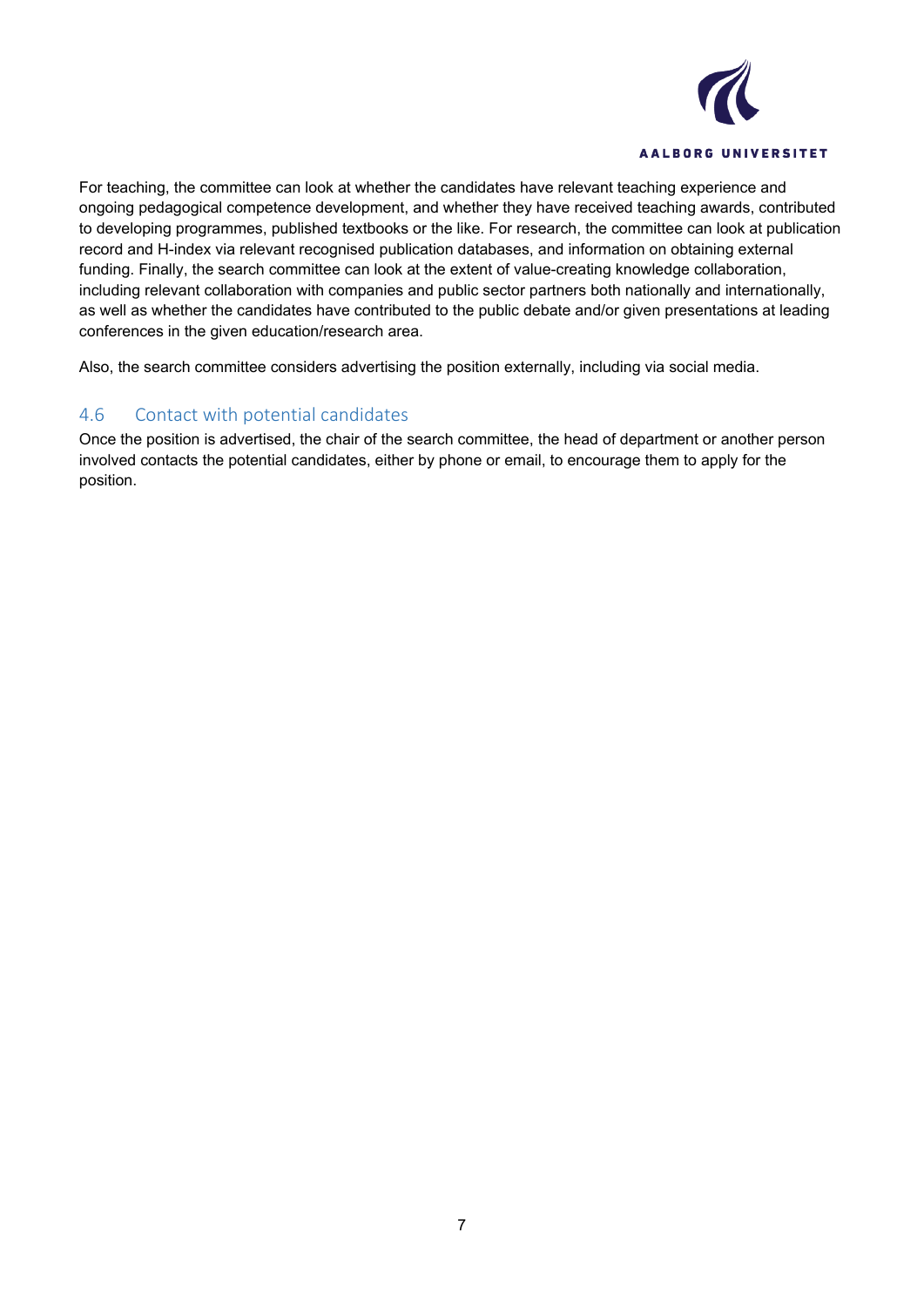

# <span id="page-7-0"></span>5. Selection of candidates for assessment – shortlisting

## <span id="page-7-1"></span>5.1 Purpose

When shortlisting, the chair of the assessment committee or the expert committee advises the head of department on which applicants best match the recruitment needs of the department and faculty. The head of department selects the applicants for in-depth assessment.

Shortlisting limits assessment to only the most qualified applicants. Thus, the members of the assessment committee can concentrate their efforts on the most relevant, competent applicants. The reduction in the number of applicants also means that the assessment process can be done more quickly; it may thus be easier to find members for assessment committees if the workload is reduced.

#### <span id="page-7-2"></span>5.2 Scope

Shortlisting is used for all job categories.

## <span id="page-7-3"></span>5.3 Selection of candidates

Based on the advice of the chair of the assessment committee or the expert committee, the head of department decides which applicants to select for assessment. The head of department may not delegate this task.

For positions such as professor, associate professor/ senior researcher and permanent assistant professor (tenure track), the dean approves the selection.

### <span id="page-7-4"></span>5.4 Selection criteria

The selection of the applicants for assessment is based on an overall assessment of which applicants best match the recruitment needs of the department and faculty based on the qualifications, competences, experience and potential indicated in the job advertisement.

The assessment includes the applicant's qualifications in terms of research, teaching and knowledge collaboration based on the material presented in the application.

### <span id="page-7-5"></span>5.5 Guidelines on the number of applicants for assessment

At least three applicants must be selected for assessment.

In order to ensure the best candidates, every effort must be made to ensure diversity in the selection of candidates, including representing more than one gender if this is compatible with the required qualifications.

If there are fewer than three applicants, or there are fewer than three applicants remaining when manifestly unqualified applicants are dropped, all manifestly qualified applicants are assessed. Manifestly unqualified means applicants lack basic qualifications in terms of the job criteria indicated in the job advertisement. Examples include the lack of a PhD degree where this is required, no research experience, an external lecturer who does not have high-level practical experience in the subject and the like.

### <span id="page-7-6"></span>5.6 Notification to applicants

Applicants are notified if they are not selected for assessment in a letter stating that the decision was based on an overall assessment of which applicants best meet the criteria indicated in the job advertisement. Applicants who are not selected for assessment do not have the option of raising objections.

Once a decision has been made on the appointment of a candidate for the position, a rejection letter must be sent to all applicants, including those who were not selected for assessment.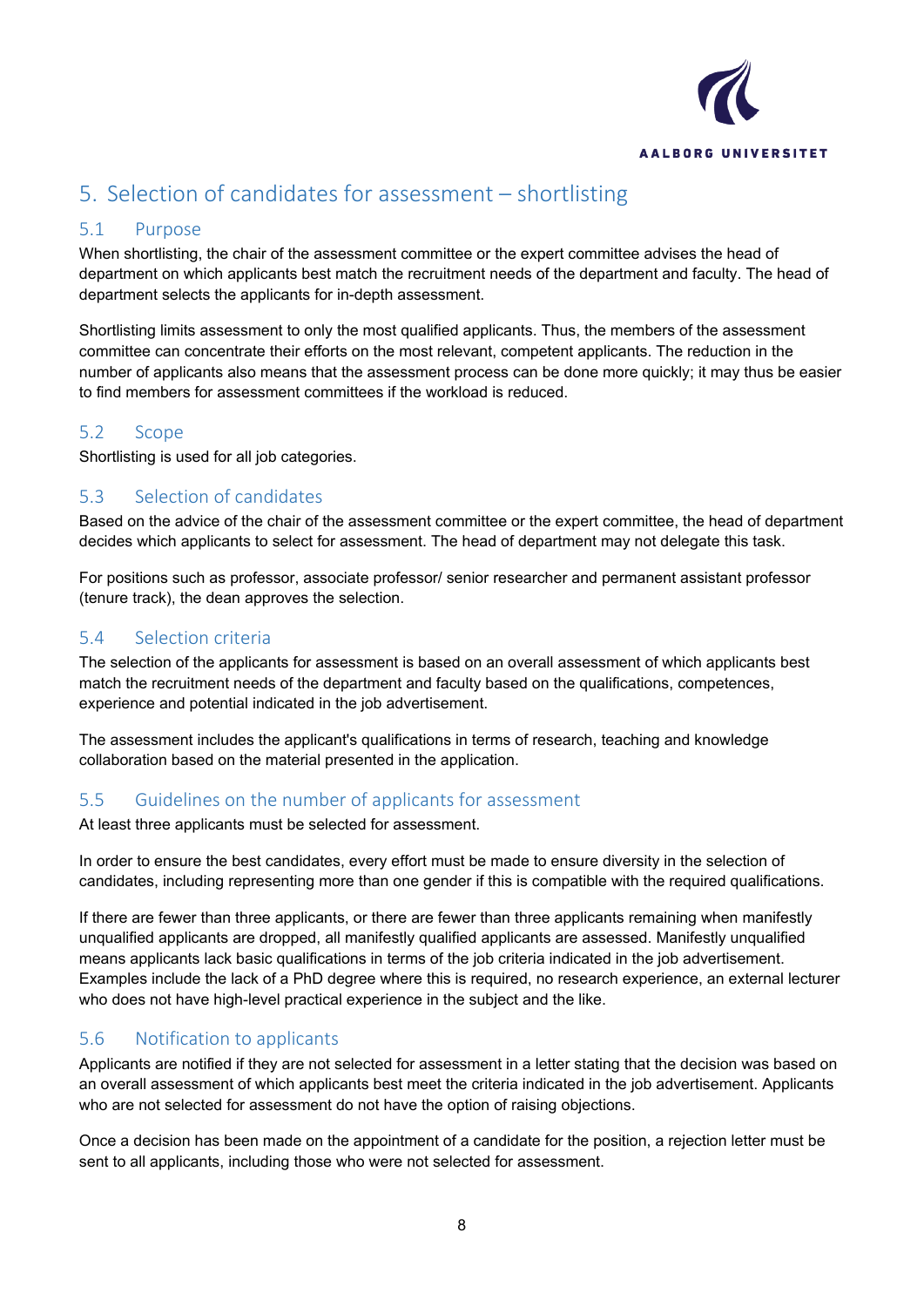

Applicants selected for assessment are notified and are also informed of the composition of the assessment committee.

#### <span id="page-8-0"></span>5.7 Deadlines

The head of department and the chair of the assessment committee or the expert committee have five working days to select candidates for assessment. The five working days are calculated from the end of the comment period on the composition of the assessment committee or from the application deadline.

#### <span id="page-8-1"></span>5.8 Buy-out

There can be no buy-out or remuneration for the task of selecting candidates.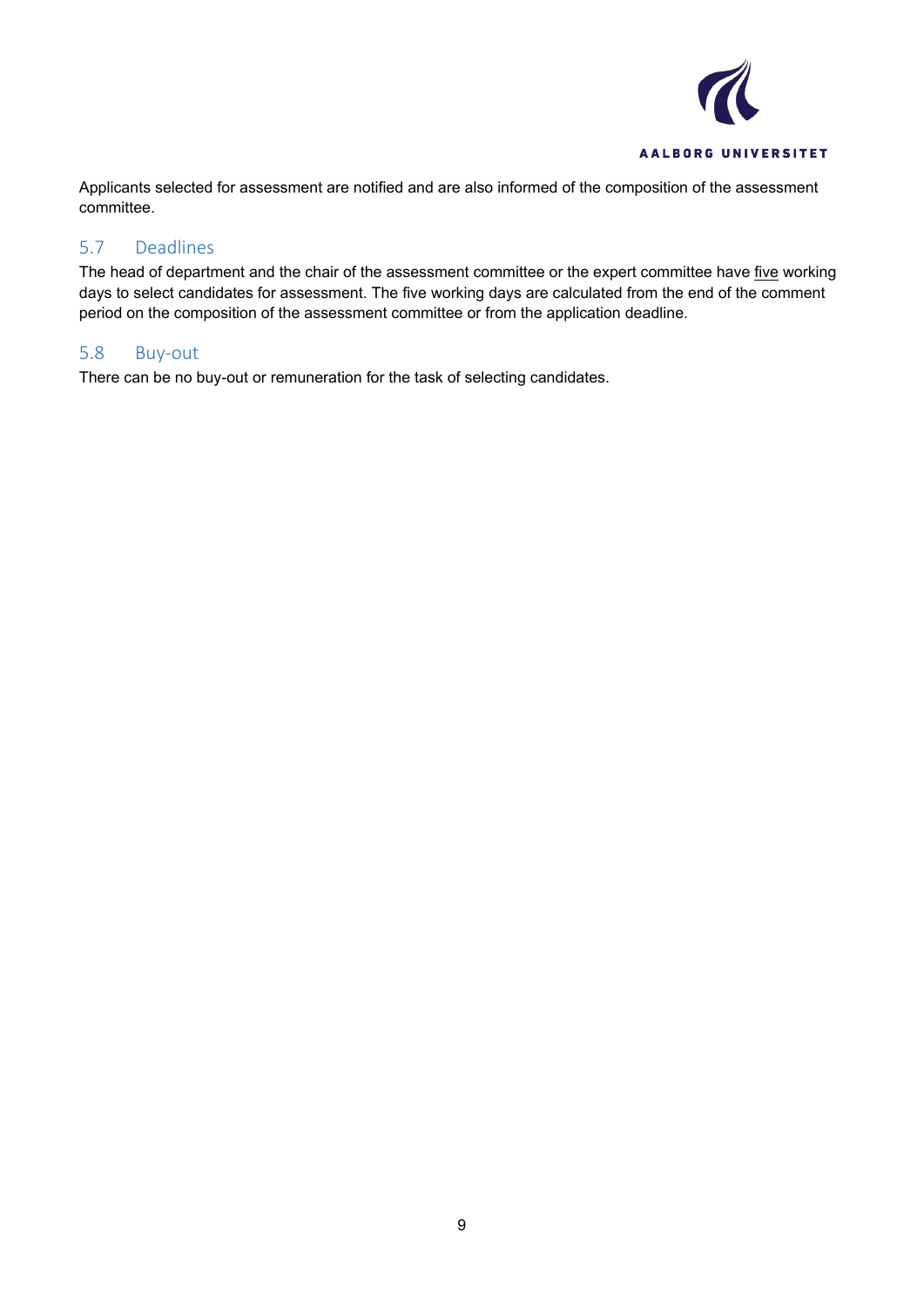

## <span id="page-9-0"></span>6. Assessment

#### <span id="page-9-1"></span>6.1 Purpose

The purpose of assessment is to ensure impartial, qualified assessment of whether applicants possess the academic qualifications in research, teaching, dissemination, etc., stipulated in the job structure, and whether they fulfil the other requirements indicated in the job advertisement.

The rules are based on  $\S 4$  (1) of the appointment order.

### <span id="page-9-2"></span>6.2 Composition of assessment committees and expert committees

#### <span id="page-9-3"></span>6.2.1 General guidelines

Members of assessment committees and expert committees must be knowledgeable in the area of the position at a level that at least corresponds to that required for the position, however not below the associate professor level. For example, members of an assessment committee for a professor position must themselves be at the professor level.

If an assessor is employed in a clinical position, they must be at least a clinical professor, regardless of whether they are assessing a position below the professor level.

Depending on the type of position, the assessment committee consists of both internal and external members. External members come from outside Aalborg University. Two external members may not be employed at the same institution.

The dean and the head of department may not be part of assessment committees or expert committees as they decide on appointment.

There can be no overlap between members of the search committee and the assessment committee.

An adjunct professor or associate professor may be an external member of the assessment committee or the expert committee. An assessment committee may not include professors/associate professors emeriti and parttime lecturers, unless there are special circumstances.

In order to avoid unconscious bias in the assessment of applicants for certain types of positions, the composition of the assessment committee or expert committee is required to reflect diversity, including representing more than one gender.

#### <span id="page-9-4"></span>6.2.2 Unadvertised positions

Regardless of the level of position, when filling positions that have not been advertised, according to § 9 of the appointment order, the assessment is done by an expert committee consisting of one to two internal members, approved by the manager who has hiring authority (cf. Rector's Scheme of Delegation).

However, international staff members who simultaneously hold an academic position at the same level at a university recognized by Aalborg University may be employed for up to three months without assessment.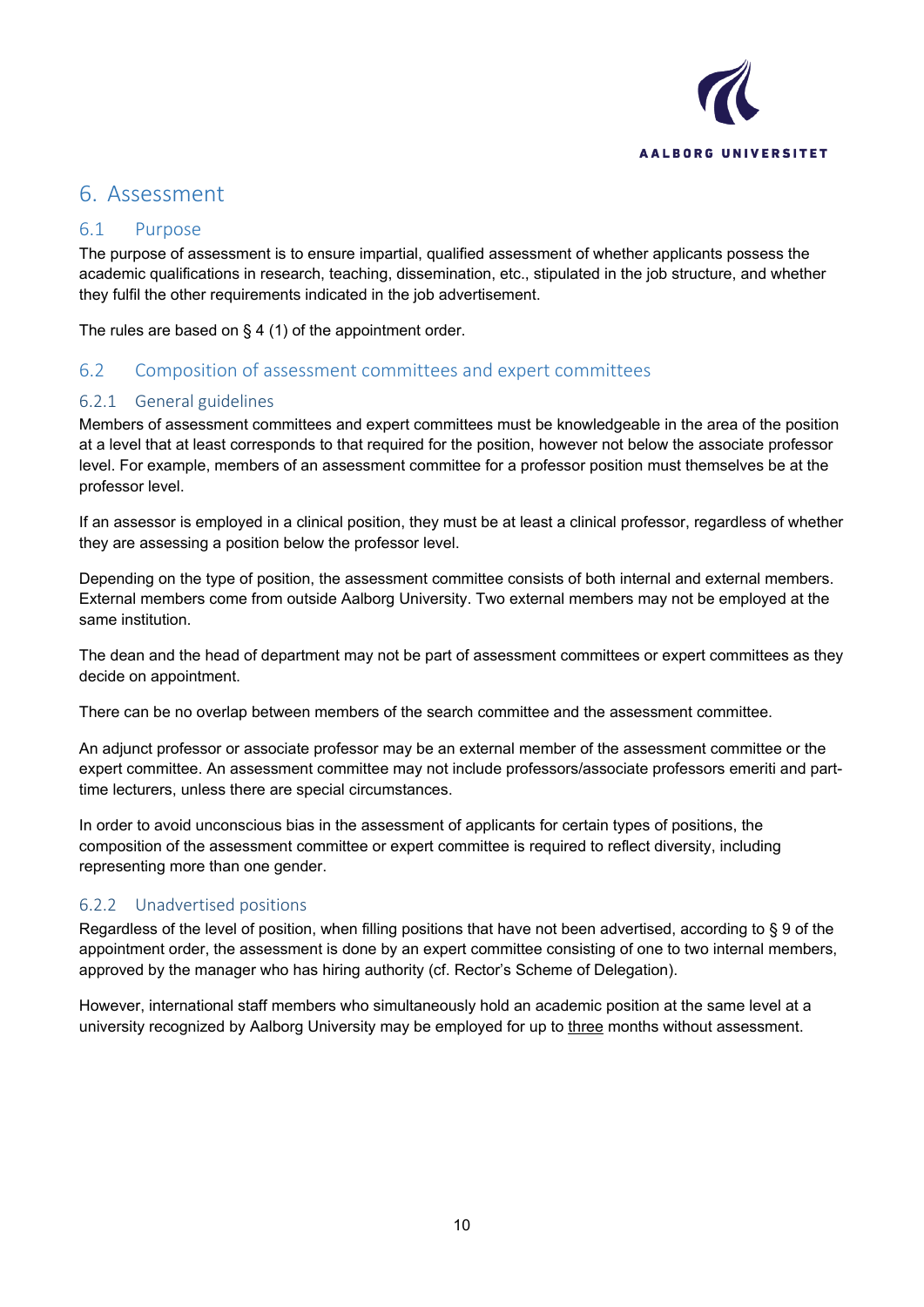

#### <span id="page-10-0"></span>6.2.3 Advertised positions

| <b>Position type</b>                     | <b>Composition of committees</b>                                      |
|------------------------------------------|-----------------------------------------------------------------------|
| Professor                                | Assessment committee.                                                 |
| <b>Clinical Professor</b>                | An internal chair and two external members.                           |
| Associate Professor                      | At least one of the external members comes from abroad.               |
| employed in a promotion                  | The composition of the committee must represent more than one gender. |
| programme                                |                                                                       |
| Associate professor / senior             |                                                                       |
| researcher                               |                                                                       |
| Senior advisor                           |                                                                       |
| Permanent assistant                      |                                                                       |
| professor employed in a                  |                                                                       |
| tenure track position                    |                                                                       |
|                                          |                                                                       |
| Assistant professor /                    | Assessment committee.                                                 |
| researcher                               | An internal chair and two external members.                           |
| Clinical associate professor             | The composition of the committee must represent more than one gender. |
|                                          |                                                                       |
| Postdoc                                  | Assessment committee.                                                 |
|                                          | An internal chair and one external member.                            |
|                                          | The composition of the committee must represent more than one gender. |
|                                          |                                                                       |
| <b>PhD</b> fellow                        | Expert committee.                                                     |
|                                          | Two internal members.                                                 |
|                                          | The composition of the committee must represent more than one gender. |
|                                          |                                                                       |
| Teaching assistant professor             | Expert committee.                                                     |
| / teaching associate                     | Two internal members.                                                 |
| professor                                |                                                                       |
| Teacher in social theory and             |                                                                       |
| methods in the social work               |                                                                       |
| programme                                |                                                                       |
| Research assistant                       |                                                                       |
|                                          | Expert committee.<br>One internal member.                             |
| Teaching assistant<br>Part-time lecturer |                                                                       |
| <b>Clinical instructor</b>               |                                                                       |
| Clinical assistant                       |                                                                       |
|                                          |                                                                       |
|                                          |                                                                       |

## <span id="page-10-1"></span>6.2.4 Approval of members of assessment committees and expert committees

Members of assessment committees are appointed by the head of department and approved by the Academic Council.

If it is necessary to replace members of the assessment committee, for example due to disqualification, then the Academic Council must re-approve the members of the assessment committee.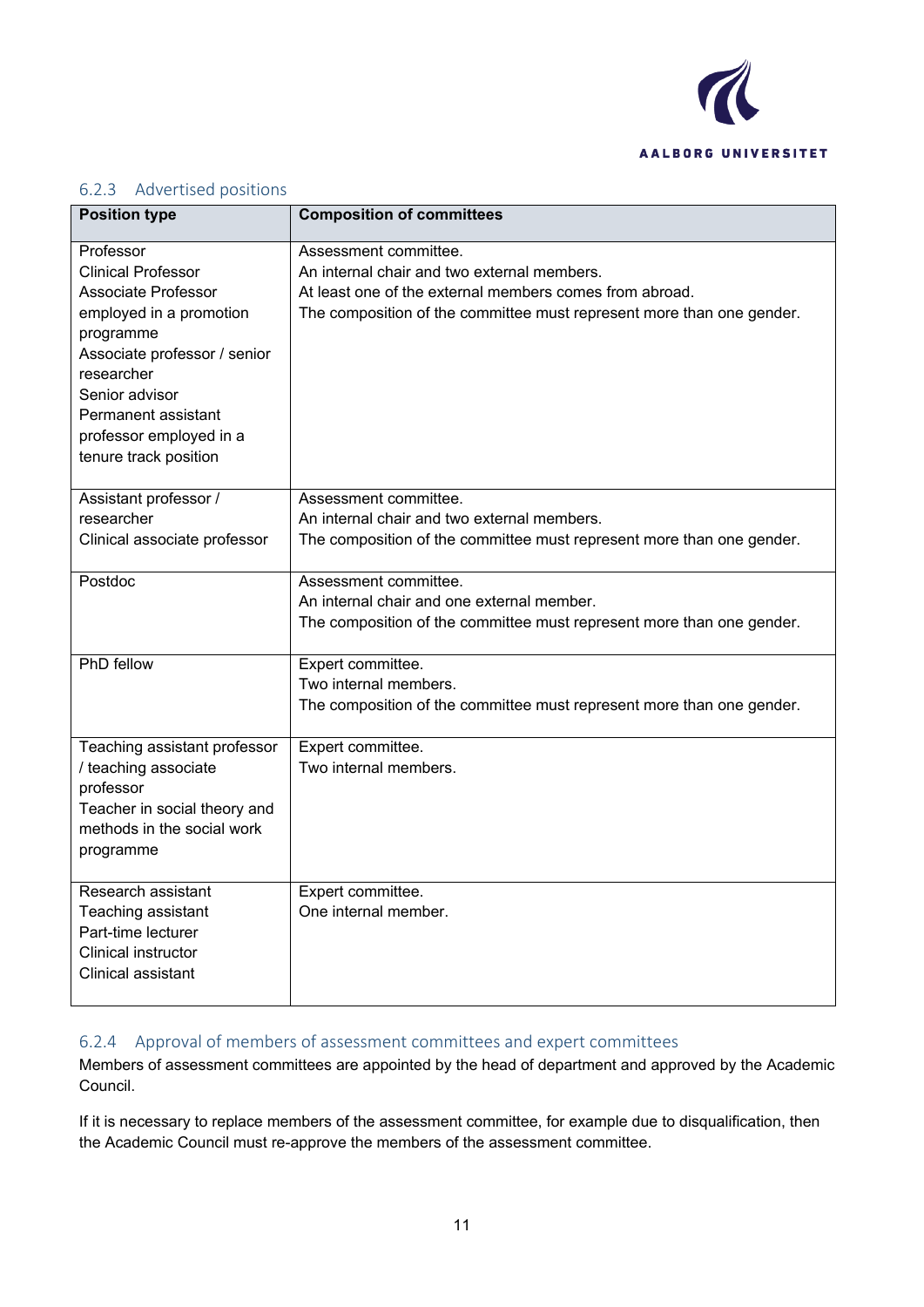

The Academic Council may waive the rules governing the composition of assessment committees (cf. item 6.2.1, after a specific evaluation). In this case, the department must justify to the Academic Council why a waiver is necessary.

Members of expert committees are appointed by the head of department and approved by the manager who has hiring authority (cf. Rector's Scheme of Delegation).

Only designated persons may participate in the assessment work.

#### <span id="page-11-0"></span>6.2.5 Informing applicants on the composition of the assessment committee

Applicants are informed on the composition of the assessment committee. If applicants believe that there are members of the assessment committee who should be disqualified, they have the option to raise objections within five working days.

#### <span id="page-11-1"></span>6.3 Disqualification with particular focus on assessment

The members of the assessment committee or expert committees must perform an unbiased, impartial assessment. Thus, committee members must not be found disqualified or at risk of a conflict of interest in relation to the individual assessments.

The rules on impartiality are described in more detail in section 3.

Examples of a disqualification issue include co-publication, supervisor relationships or other forms of collaboration considered incompatible with the role of assessment committee member relative to the position advertised.

For example, typically, an applicant's former principal supervisor and co-supervisor may not serve on the assessment committee.

Co-authorship does not automatically mean disqualification. The decisive factors are the extent of the coauthorship, the time period, and the weight that the works in question are given in the assessment. Typically, assessors who have published with one or more applicants in the past five years are not approved.

If there is an issue likely to mean their own or another member's disqualification, members of the assessment committee must inform the committee or chair without delay unless it is completely clear that the issue has no bearing on the assessment.

Disqualification is determined by the assessment committee based on a specific evaluation and, as a general rule, the person concerned may not participate in the examination or determination of disqualification.

If the member is deemed disqualified, he or she may not take part in the committee's work; a new member is thus appointed. Violation of the rules on disqualification may result in the assessment work being declared invalid.

#### <span id="page-11-2"></span>6.4 Work of the assessment committee

The assessment committee is tasked with ensuring an independent, qualified, non-prioritised written assessment of the applicant's qualifications with a description of the applicant's qualifications in research, teaching, dissemination and other relevant areas.

The committee is not tasked with prioritising the best qualified applicant. The assessment must only indicate the extent to which each applicant is qualified or unqualified for the position concerned. Each applicant must be assessed separately.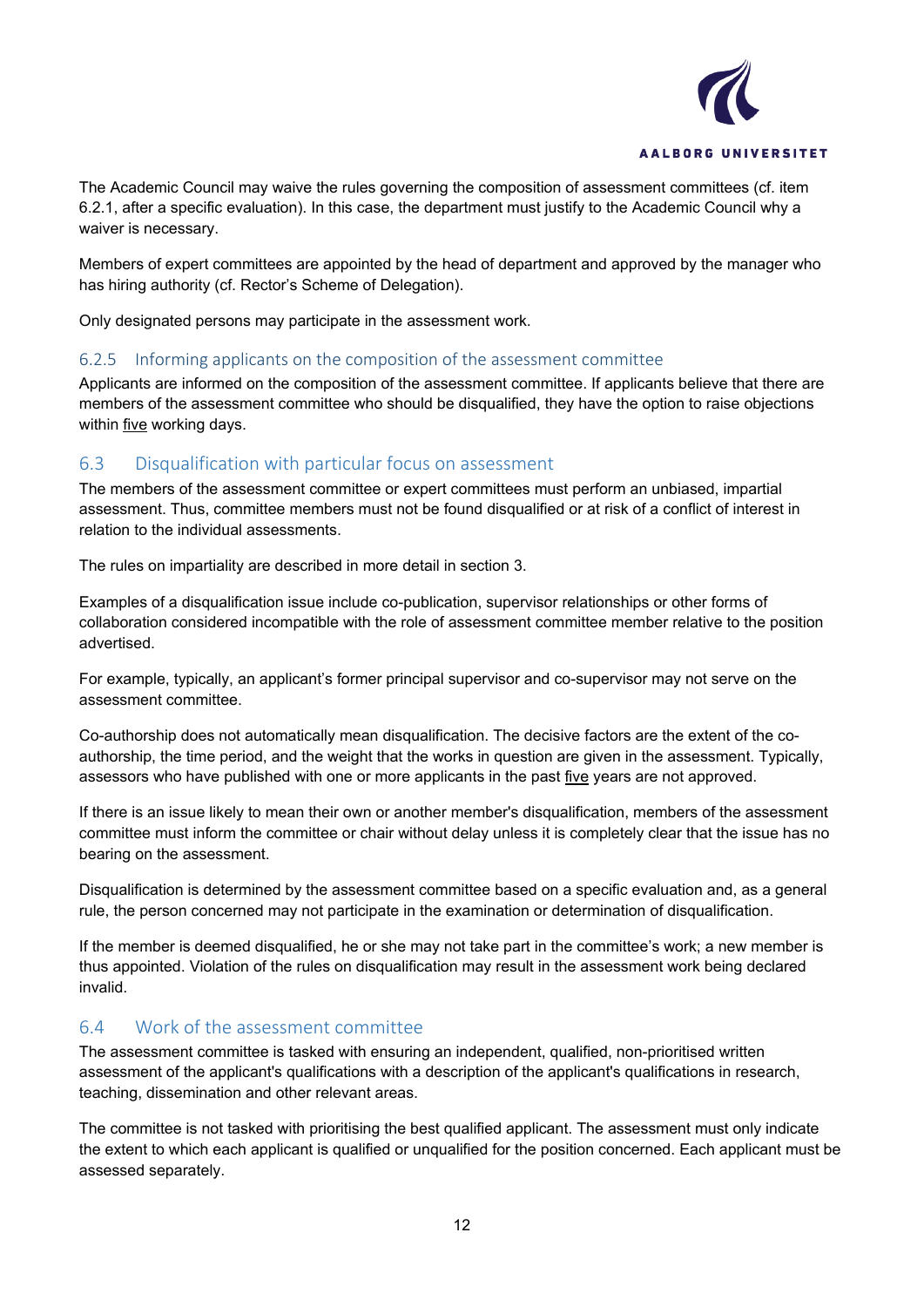

The chair is tasked with ensuring that the committee draws up an assessment that fulfils the function and requirements that follow from these rules.

The chair of the assessment committee is responsible for the committee's work and for complying with the deadline set for submission of the assessment.

Each member of the committee is responsible for familiarising themselves with all available material so that all applicants are assessed by all committee members.

If one or more of the applicants has submitted material in Danish or another Scandinavian language, the chair evaluates whether it is necessary for the committee's assessment work that the material be translated in full or in part into English.

The committee members must jointly write the assessment, provided that drafts can be written by each member according to an agreed division of labour. If there are differences of opinion among the members of the committee, the assessment must clearly indicate who considers each applicant to be qualified or unqualified, and each viewpoint must then be justified separately. In the final formulation of the assessment, the committee should eliminate editorial and linguistic inconsistencies that may result from the division of labour.

If there is disagreement on the formulation of the assessment or the inclusion of material that was not requested, the committee decides by a simple majority of votes, unless expressly provided otherwise. Any disagreement among the members of the committee must always be clearly stated in the individual assessment.

There should be no contact between the members of the assessment committee and the individual applicants in matters relating to the assessment. Any contact between the applicant and the assessment committee must go through the relevant contact person in the HR Department.

### <span id="page-12-0"></span>6.5 Preparation of the assessment

The assessment must provide a sufficient, well-argued basis for the head of department and dean to appoint the best qualified applicant. The assessment committee must assess which applicants are considered qualified or unqualified for a given position by an impartial, qualified assessment.

The assessment must be based on the description in the job advertisement and the qualification requirements set out in the job structure. The assessment committee may not add additional qualification requirements.

The assessment must be based on the material submitted by the applicant at the time of application.

The applicant must be assessed individually and without reference to the other applicants. The assessment must be sufficiently detailed and clear so that the reader can follow the logic from premises to conclusion. The language must be neutral.

The individual assessment will typically include the following:

- 1. A description of the applicant's career path, which is typically based on the CV.
- 2. An evaluation of the applicant's research qualifications. This includes: (1) a description of the publications submitted for assessment and (2) an evaluation of these publications (as well as any other information submitted on research qualifications) in relation to the content of the position.
- 3. An assessment of the applicant's teaching qualifications. This includes: (1) a description of the materials submitted documenting the applicant's teaching qualifications as well as the applicant's reflection on his or her own pedagogical work, its objectives, methods and implementation, and (2) an assessment of the applicant's qualifications in relation to the content of the position.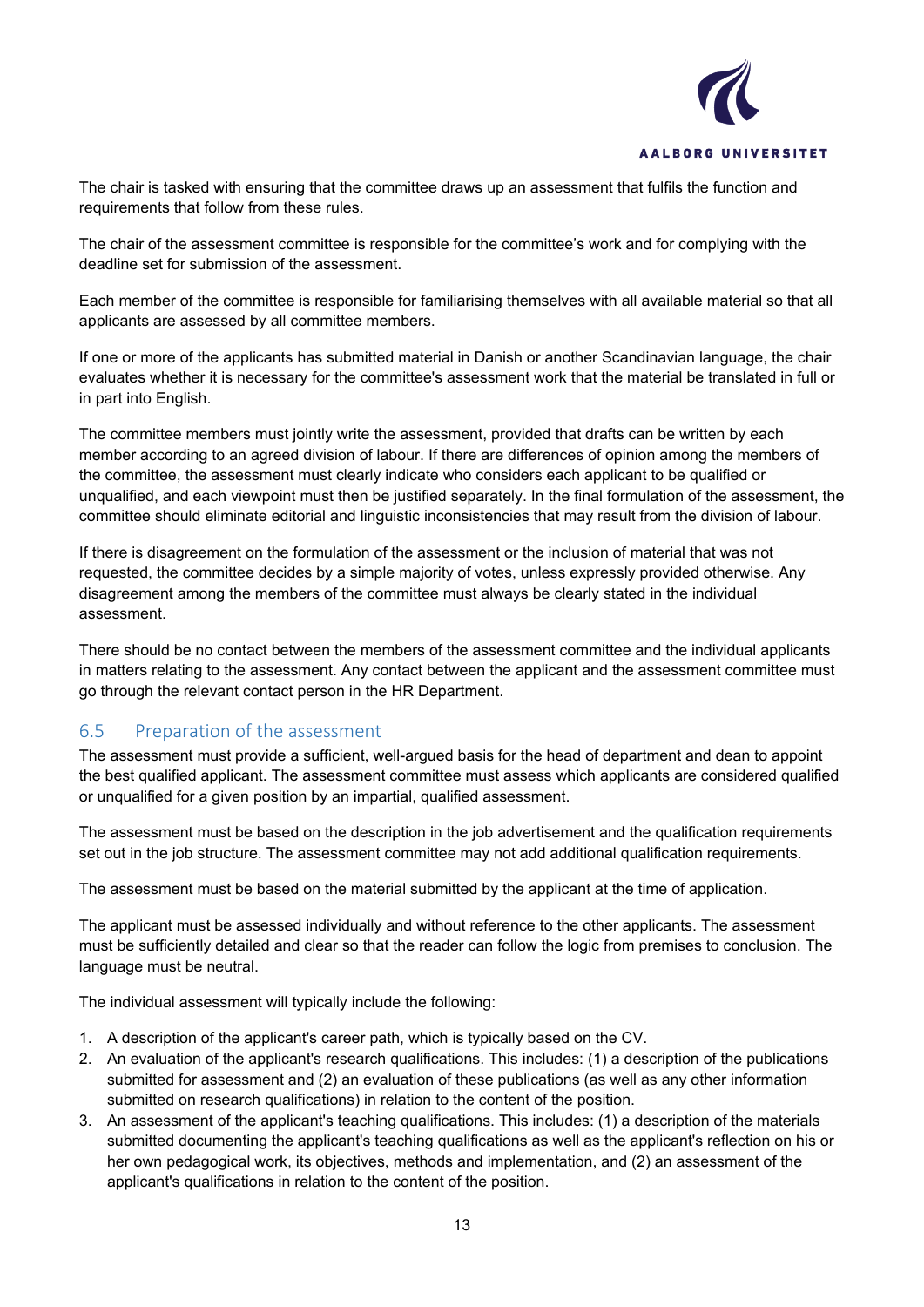

- 4. An assessment of the applicant's dissemination qualifications. This includes: (1) a description of the materials submitted documenting research qualifications and (2) an assessment of the applicant's qualifications in terms of oral communication such as talks.
- 5. An assessment of the applicant's qualifications in research management, if applicable. This includes: (1) a description of the material submitted documenting qualifications and/or experience in research management and (2) an assessment of the applicant's qualifications on research management.
- 6. An assessment of the applicant's qualifications in research-based public sector services, if relevant to the position.
- 7. An overall conclusion assessing whether the applicant is qualified for the position. It is crucial that there is clear coherence between the premises of the assessment (items1-6) and the conclusion.

### <span id="page-13-0"></span>6.6 Completion of the assessment process

The chair of the assessment committee sends the final assessment to the relevant contact person in the HR department who ensures that the formal requirements are met.

If the assessment does not meet the formal criteria or does not constitute a satisfactory basis for decision making by the appointment committee, the HR contact person sends the assessment back to the chair of the assessment committee for supplementation or revision.

Once the assessment has been approved by the manager with hiring authority, the HR department sends each applicant the part of the assessment that relates to them. Applicants then have five working days to submit objections to the assessment.

In assessments involving objections, the chair prepares a response to the objection and possibly a new assessment, in consultation with and on behalf of the committee. Each applicant is informed of the outcome of this review. The assessment is not considered complete until any objections from applicants have been reviewed by the assessment committee and the applicant has been informed accordingly; therefore, final appointment may not take place.

Any subsequent formal complaint to the dean or rector does not have a suspensive effect on the further recruitment process.

### <span id="page-13-1"></span>6.7 Deadlines for the work of the assessment committee

According to the appointment order, appointment should be decided within six months of the expiration of the application deadline and the assessment process should take place without unnecessary delay. It is thus important that the assessment committee complies with the deadlines for submitting assessments.

The following deadlines are set:

| <b>Position type</b>                                     | Number of cases to be assessed |          |
|----------------------------------------------------------|--------------------------------|----------|
|                                                          | 1-7 cases                      | 8- cases |
| Professor                                                | 6 weeks                        | 9 weeks  |
| <b>Clinical Professor</b>                                |                                |          |
| Associate Professor employed in a promotion programme    |                                |          |
| Associate professor / senior researcher                  | 4 weeks                        | 7 weeks  |
| Senior advisor                                           |                                |          |
| Clinical associate professor                             |                                |          |
| Permanent assistant professor employed in a tenure track |                                |          |